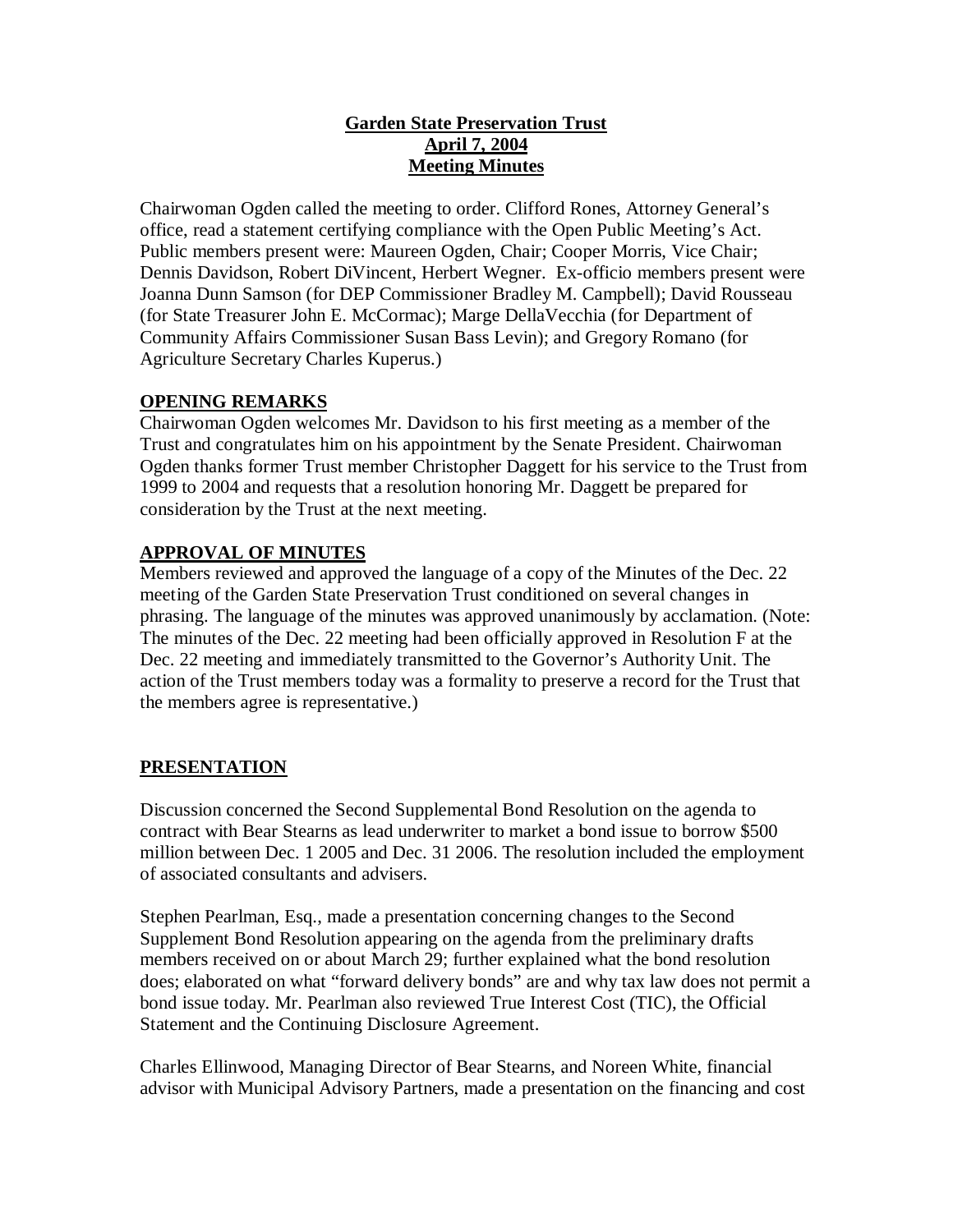of the \$500 million bond issue; discussed present market volatility, "zero coupon" bonds and details of the proposed sale such as the premium for the forward delivery. Vice Chairman Morris asked if interest rates in the Bear Stearns proposal were in fact municipal bond rates. Mr. Ellinwood said they were. Mr. Wegner commented on the efficiency of zero coupon bonds to minimize debt service before 2010, then asked the cost difference of the forward delivery versus waiting until 2006 for a traditional issue. Ms. White explained the cost of issuance could change based on credit rating, bond insurance and the underwriters discount subject to the market, and that the ranges presented to the Trust members by GSPT staff and by financial advisors were estimates and ranges. Ms. White said it could not be known what interest rates would be in 2006 but that her advice was to plan for them to be higher. Mr. Wegner asked about proceeds from issuing zero-coupon bonds in 2006. Ms. White said there is no way of knowing what sum could be borrowed then. Vice Chairman Morris asked if we are assuming interest rates will rise and if it is the practice at Bear Stearns to predict rates in such a manner. Mr. Ellinwood and Ms. White said an upward trend in interest rates is likely but never certain, and that markets have no guarantees.

Mr. Rousseau highlighted advantages of the proposal to minimize the risk of losing proceeds because of higher rates. Chairwoman Ogden asked for assurance the full \$98 million dedication would be used up for debt service after 2010. Mr. Ellinwood said all but about \$40,000 of the full \$98 million will go to debt service when the next resolution for \$150 million is taken into account.

Vice Chairman Morris asked how much remained from the 2003 bond issue and when more funds are needed. Mr. Siegel said most of the 2003 bond issue was still in the trust funds but will be exhausted by 2006 according to expenditure forecasts from Green Acres and Farmland Preservation Program. Mr. Romano said he is comfortable the money will be expended in time. Vice Chairman Morris asked about the public perception and the response by the rating agencies of borrowing money we don't need now. Ms. Flynn said no debt is actually issued until 2006 and no debt service paid until November 2006. She said rating agencies favor such transactions. Mr. Rousseau said the prudent measure was to act now to preserve our ability to borrow funds.

Vice Chairman Morris asked Mr. Ellinwood if Bear Stearns pays a lobbyist. Mr. Ellinwood said the firm has consultants. Mr. Pearlman said obedience to MSRB rules on lobbying are stipulated in the Bond Purchase Agreement. He said Bear Stearns is in compliance. Vice Chairman Morris asked if other firms use consultants. Mr. Ellinwood said he would not speak for other firms.

Mr. Wegner asked if estimates rates proposed by Bear Stearns reflect possible downgrades in New Jersey's credit rating. Mr. Ellinwood said they did not.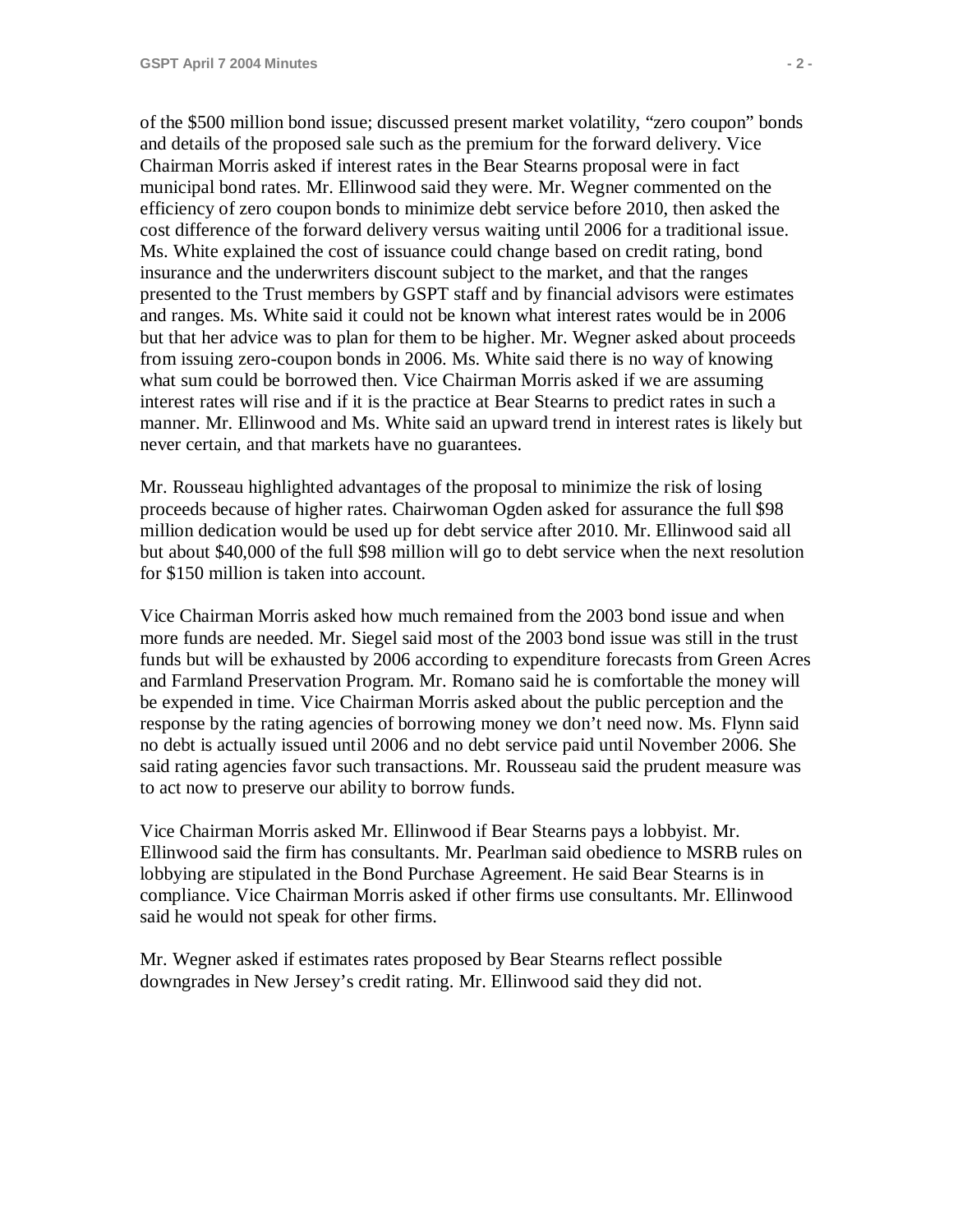#### **RESOLUTIONS**

 Second Supplemental Bond Resolution to contract for the forward delivery of \$500 million in bonds through Bear Stearns.

Moved by Mr. Rousseau, seconded by Mr. DiVincent. This resolution was approved 8-0 with abstention by Vice Chairman Morris.

**Resolution #04-001 Of The Garden State Preservation Trust Approving The** Minutes Of The Meeting Of April 7, 2004, with regard to the Second Supplemental Bond Resolution, so these minutes could be immediately transmitted to the Governor's Authority Unit.

Moved by Ms. DellaVecchia, seconded by Mr. DiVincent. This resolution was approved unanimously by acclamation.

 Resolution #04-002 Resolution Of The Garden State Preservation Trust Urging Prompt Consideration Of Senate Bill 249 to increase the debt limit to \$1.15 billion.

Mr. Siegel tells the board that the legislation was reintroduced and Mr. Wegner had requested this resolution. Mr. Wegner said such a resolution is appropriate considering the urgency of the matter prompting the present meeting. Mr. Rousseau asked the Senate and Assembly minority leaders and respective budget or appropriations chairs be added to the distribution list.

Moved by Mr. DiVincent, seconded by Mr. Wegner. This resolution was approved unanimously.

### **ELECTION OF OFFICERS**

Considering the Governor's Veto on Jan. 13 of the Garden State Preservation Trust election of officers at its Oct. 16, 2003, reorganization meeting, Chairwoman Ogden suggested the Trust suspend the ByLaws procedure of selecting a nominating committee for officers and then awaiting a report from this committee. Chairwoman Ogden also noted the Trust Bylaws require rotation of chairmanships according to whether the person was appointed by the Governor, Senate President or Assembly Speaker, and that for 2004 the rotation turned to an appointee of the Senate President. Chairwoman Ogden then invited nominations from the floor.

 Ms. Samson made a motion to nominate Mr. Davidson as chair. Mr. Rousseau seconded the motion.

Ms. Samson remarked on Mr. Davidson's experience as an administrator of Green Acres and architect of many specific land preservation programs. Mr. Romano remarked on Mr. Davidson's experience as an ex-officio member of the State Agriculture Development Committee for approximately 15 years.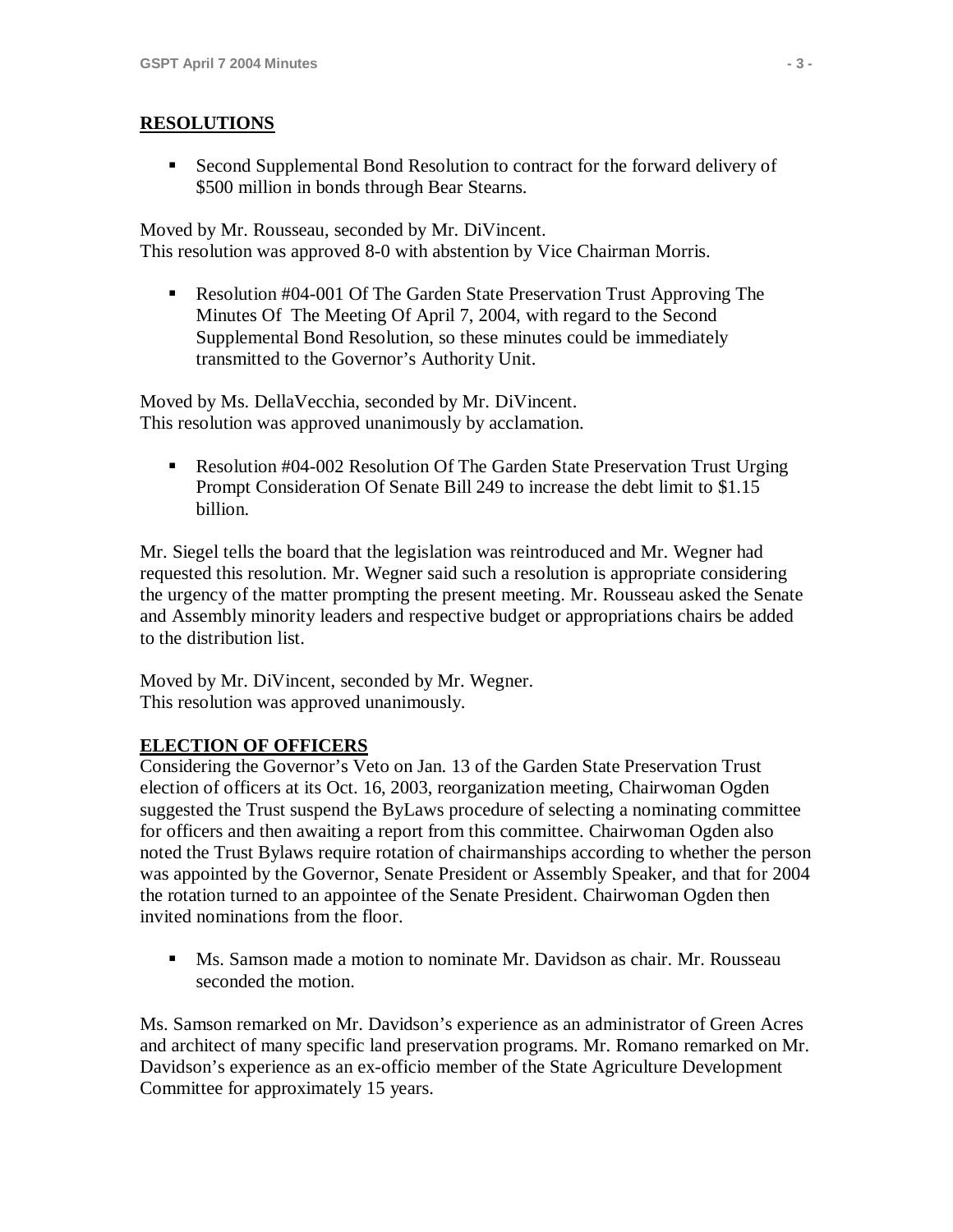Chairwoman Ogden said it would be best to consider the election of all officers in a single resolution, Ms. Samson and Mr. Rousseau agreed.

- Ms. DellaVecchia nominated Mr. DiVincent as vice-chair. Mr. Rousseau seconded the nomination.
- Mr. Rousseau nominated Executive Director Ralph Siegel as Secretary-Treasurer of the Trust. Mr. DiVincent seconded the nomination.

Mr. Rousseau and Ms. DellaVecchia said it was common at other authorities and it was considered efficient to have the agency's executive director function as official Secretary-Treasurer for the prompt handling of financial documents and similar matters.

Mr. Wegner complimented Vice Chairman Morris as an outstanding member of the board and wanted to nominate him as Chairman. Ms. Ogden explained the Governor had vetoed the Oct. 16 minutes which had included the election of Cooper Morris as chair.

A vote was taken. The resolution was approved unanimously by acclamation.

**Mr.** Rousseau made the motion that the Minutes of the April 7, 2004 meeting of the Garden State Preservation Trust concerning the election of officers be approved and expedited to the Governors Authority Unit so Mr. Davidson can assume the chairmanship at the next meeting.

This resolution was approved unanimously by acclamation.

### **EXECUTIVE DIRECTORS REPORT**

Mr. Siegel prefaced his report by thanking Mr. Pearlman, Ms. White, Mr. Ellinwood, Isabel Miranda, Esq., and the Treasury Department Office of Public Finance for their work and cooperation with him in the preparation of the \$500 million forward delivery bond issue proposal.

Mr. Siegel said particular gratitude was owed to former Trust member Christopher Daggett with whom Mr. Siegel said he had the most intensive and productive discussions on the bond issue proposal. Mr. Siegel said any credit owed to the quality of his staff memos and of his recommendation concerning the bond issue was due Mr. Daggett because of Mr. Daggett's contribution in identifying critical issues and in providing guidance on them.

Mr. Siegel then reported general summaries for the Garden State Preservation Trust's three trust funds concerning opening balances, expenditures to date for Feb. 29 and forecasts of closing balances. Mr. Siegel reported on appropriations and expenditures since 1999 to date through the GSPT, and estimates of total acres preserved through the different programs.